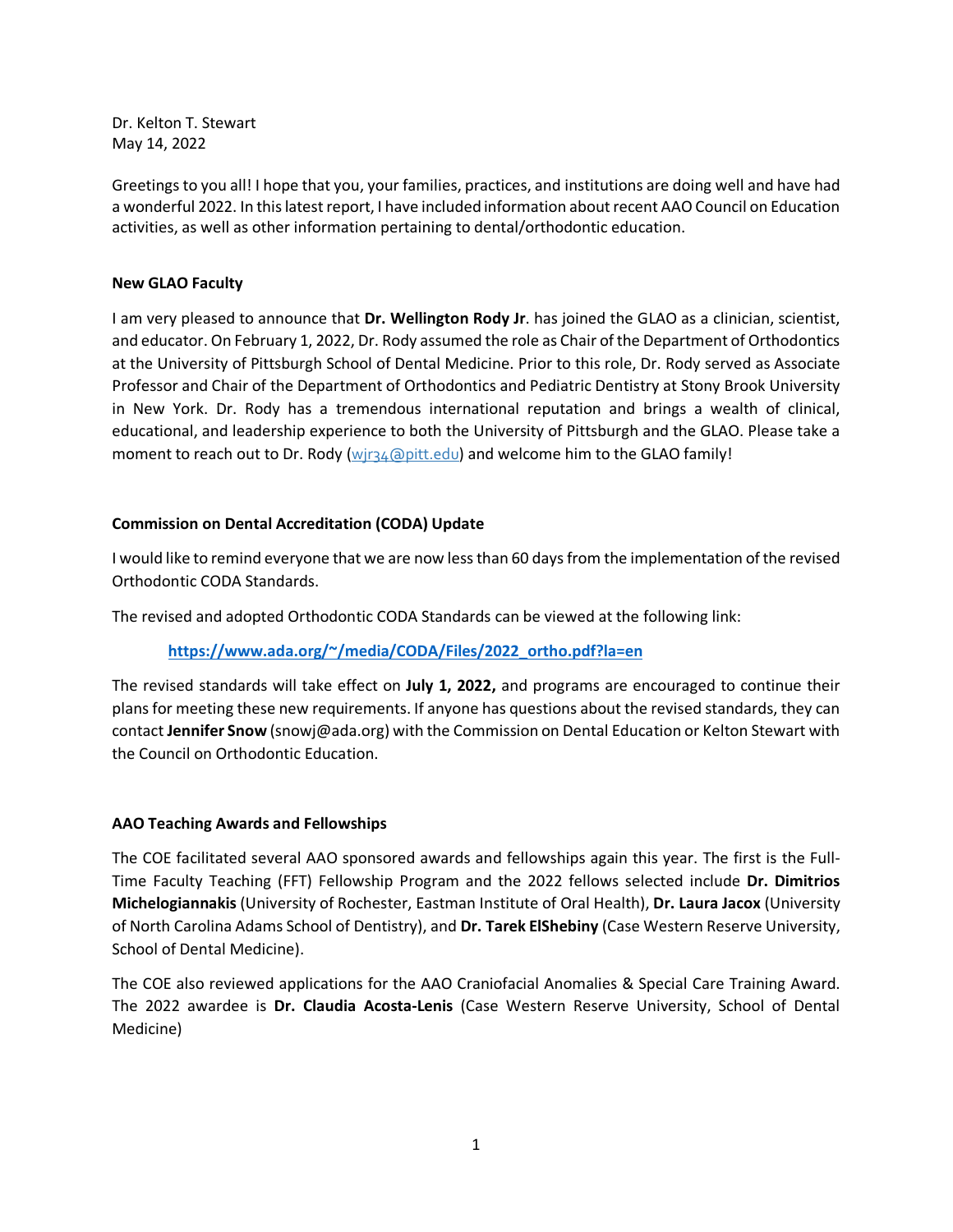The AAL/AAO sponsored Chairs and Academic Administrators Management Program (CAAMP) named three 2022 recipients including **Dr. Phimon Atsawasuwan** (University of Chicago at Illinois, School of Dentistry), **Dr. June Harwood** (St. Barnibas Hospital Health System), and **Dr. V. Wallace McCarlie** (East Carolina University, School of Dental Medicine).

Lastly, the AAL/AAO sponsored Institute for Teaching and Learning (ITL) also had three selected participants and include **Dr. Sudha Gudhimella** (University of Louisville School of Dentistry), **Dr. Negin Katebi** (Harvard School of Dental Medicine), and **Dr. Karthikeyan Subramani** (Roseman University School of Dental Medicine).

I would like to commend each of these outstanding educators for their noteworthy contributions to orthodontic education and the remarkable potential they possess to influence our profession both now and in the future.

## **AAO Partners in Research Program**

During the last year, the COE continued its support of the AAO Partners in Research (PIR) program. Over the last 12 months, the COE has reviewed and disseminated over two dozen surveys from a multitude of orthodontic programs and corporate entities. The PIR program continues to serve as an excellent way for the AAO to support and realize several of its core values, goals & objectives, and strategic initiatives. Should you or a colleague be interested in disseminating a survey to a segment of the AAO membership, please consider utilizing the AAO PIR program. For additional information about the PIR program, please contact me or Michelle Ritterskamp at [mritterskamp@aaortho.org.](mailto:mritterskamp@aaortho.org)

### **ADEA Call for Programs for the 2023 Annual Session and Exhibition Meeting**

The American Dental Education Association is currently requesting submissions for programs, posters, and TechExpo presentations for the 2023 ADEA Annual Session and Exhibition. The theme for the 2023 meeting is "**Believe I'mPossible**" and will be held in **Portland, Oregon** on **March 11-14**. The deadline for program submissions is June 1, 2022, and notifications of program acceptance will be shared electronically in late August 2022. The selected deadline for ADEA TechExpo sessions and poster presentations is September 5 and notification of session/poster acceptance will be disseminated in mid-November. For more information about program submissions, please visit the ADEA 2023 submission portal at [https://www.adea.org/2023/Submit/.](https://www.adea.org/2023/Submit/)

### **2022 SOE Gene Roberts Educational Leadership Conference**

The AAO Society of Educators (SOE) will conduct its annual Educational Leadership Conference on Friday, **May 20, 2022,** as a part of the 2022 AAO Annual Session**.** This year's Educational Leadership Conference will honor our very own **Dr. Gene Roberts**, a phenomenal educator, consummate scientist, and steadfast professional advocate. The Educational Leadership Conference will occur from **noon-6pm** in the **Miami Beach Convention Center (MBCC) Ocean Drive** room.